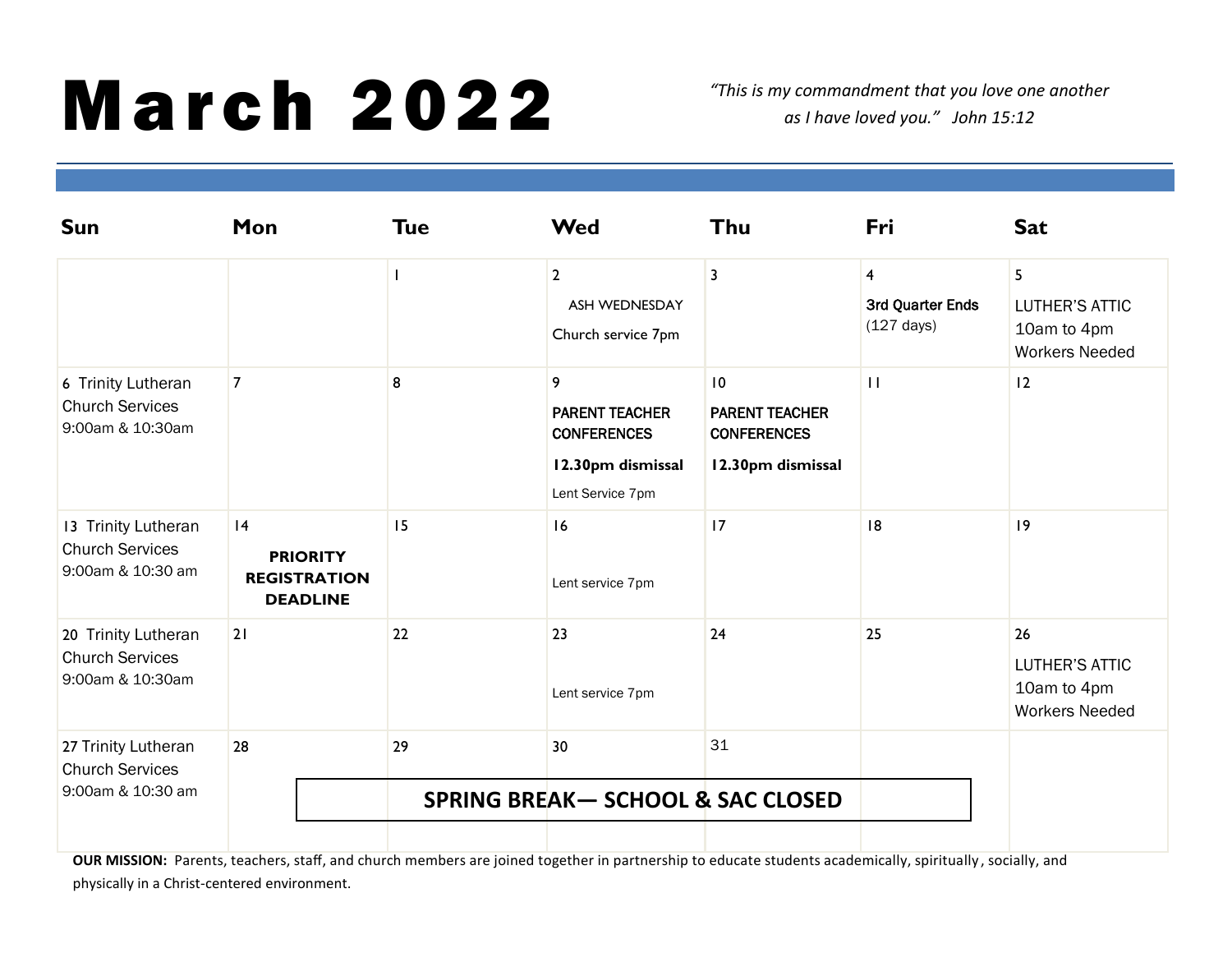## April 2022

*"This is my commandment that you love one another as I have loved you." John 15:12*

| <b>Sun</b>                                                                                              | Mon                                               | <b>Tue</b>                 | <b>Wed</b>             | Thu                                                         | Fri                                                                     | <b>Sat</b>                                                          |
|---------------------------------------------------------------------------------------------------------|---------------------------------------------------|----------------------------|------------------------|-------------------------------------------------------------|-------------------------------------------------------------------------|---------------------------------------------------------------------|
|                                                                                                         |                                                   |                            |                        |                                                             | <b>SPRING BREAK</b><br><b>NO SCHOOL/ SAC</b>                            | $\overline{2}$                                                      |
| 3 Trinity Lutheran<br><b>Church Services</b><br>9:00am & 10:30am                                        | $\overline{\mathbf{4}}$<br><b>CLASSES RESUME</b>  | 5                          | 6<br>Lent Service 7pm  | $\overline{7}$                                              | 8                                                                       | 9                                                                   |
| 10 Trinity Lutheran<br><b>Church Services</b><br>9:00am & 10:30am                                       | $\mathbf{H}$                                      | 12                         | 13<br>Lent Service 7pm | 4<br><b>MAUNDY</b><br><b>THURSDAY</b><br>Church service 7pm | 15<br><b>GOOD FRIDAY</b><br><b>NO SCHOOL/ SAC</b><br>Church service 7pm | 16<br><b>LUTHER'S ATTIC</b><br>10am to 4pm<br><b>Workers Needed</b> |
| <b>17 EASTER SUNDAY</b><br><b>Trinity Lutheran</b><br><b>Church Services</b><br>6am, 8am, 10am,<br>12pm | 8<br><b>EASTER MONDAY</b><br><b>NO SCHOOL/SAC</b> | 9<br><b>CLASSES RESUME</b> | 20                     | 21                                                          | 22                                                                      | 23                                                                  |
| 24 Trinity Lutheran<br><b>Church Services</b><br>9:00am & 10:30am                                       | 25                                                | 26                         | 27                     | 28                                                          | 29                                                                      | 30                                                                  |

OUR MISSION: Parents, teachers, staff, and church members are joined together in partnership to educate students academically, spiritually, socially, and physically in a Christ-centered environment.